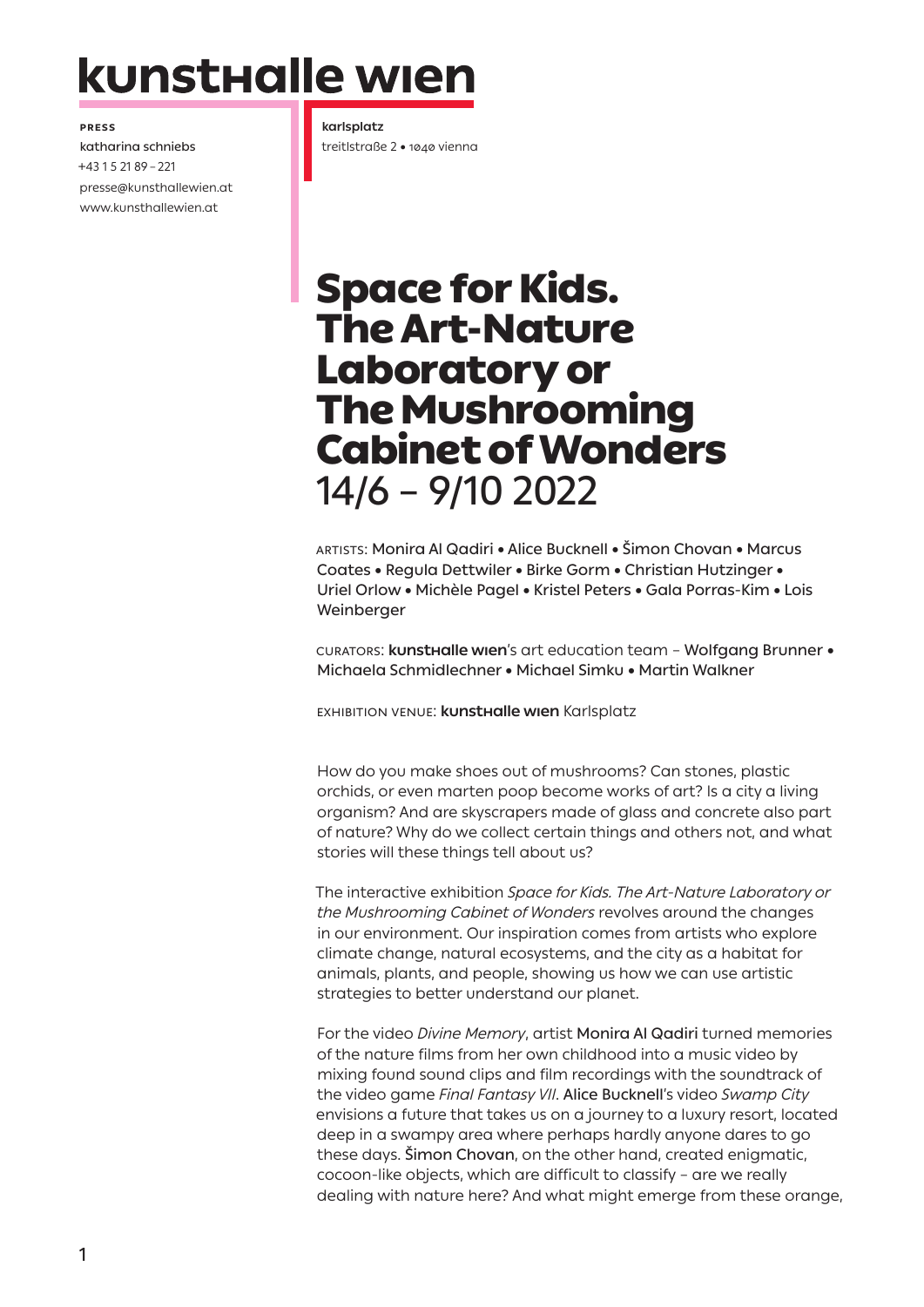earthy shapes? An artistic approach to research led to the group of sculptures by Marcus Coates: like an archaeo-zoologist, he conjures memories of extinct animals in his artwork. Regula Dettwiler also follows an investigative method in her exploration of organic forms, botanical classification systems, and the notions of culture and nature – for example, in her watercolor series *Natural History of the Artificial World*.

The artist Birke Gorm prefers randomly found, raw, and not particularly precious materials like burlap, terracotta, wood, or metal for her sculptures and installations. As if for a natural science showcase, artist Christian Hutzinger used his photo collection and old garden and mushroom books to fabricate new, unknown creatures and marked the day of the very "find" with a stamp.

Along with the violent colonization of complete parts of the planet, plants and animals were given new names, even though they already had one for a long time. The artist Uriel Orlow follows these traces in South Africa where he collects the original names of plants and brings them back to life as a sound installation. In her sculptures, Michèle Pagel often imitates the appearance and character of nature, but she does so with artificial materials to provoke associations with our lifestyles, and with political issues as well. Kristel Peters has been experimenting with mushrooms as a material for shoe design, which led to her project *Growing Shoes* – shoes that simply grow like mushrooms would definitely reduce our ecological footprint considerably.

Everyday objects from bygone times tell us stories about who we are and how we evolved. Gala Porras-Kim scours museum collections for such treasures and combines them into her large colorful paintings, which unsettle the supposed order of these things. And Lois Weinberger, who has played a major role in the debate on the relationship between art and nature in the last decades, is represented in this exhibition with the works *Cherry Orchard (Marten)*  and *Invasion*.

From June 14 to October 9, 2022, **kunsthalle wien** Karlsplatz will again turn into an artistic research laboratory where visitors of all ages will work on an exhibition together with artists and art educators. Various artistic methods and practices can be tried out in different workshops, playfully uncovering new ways of looking at our environment. The results of these workshops, along with contributions that students from the Institute for Education in the Arts at the Academy of Fine Arts Vienna developed together with pupils from the Sir-Karl-Popper-Mittelschule, will be presented in the exhibition. In order for the exhibition to become a mushrooming cabinet of wonders and continue to grow, all kids and adults are warmly invited to enrich it with their own ideas.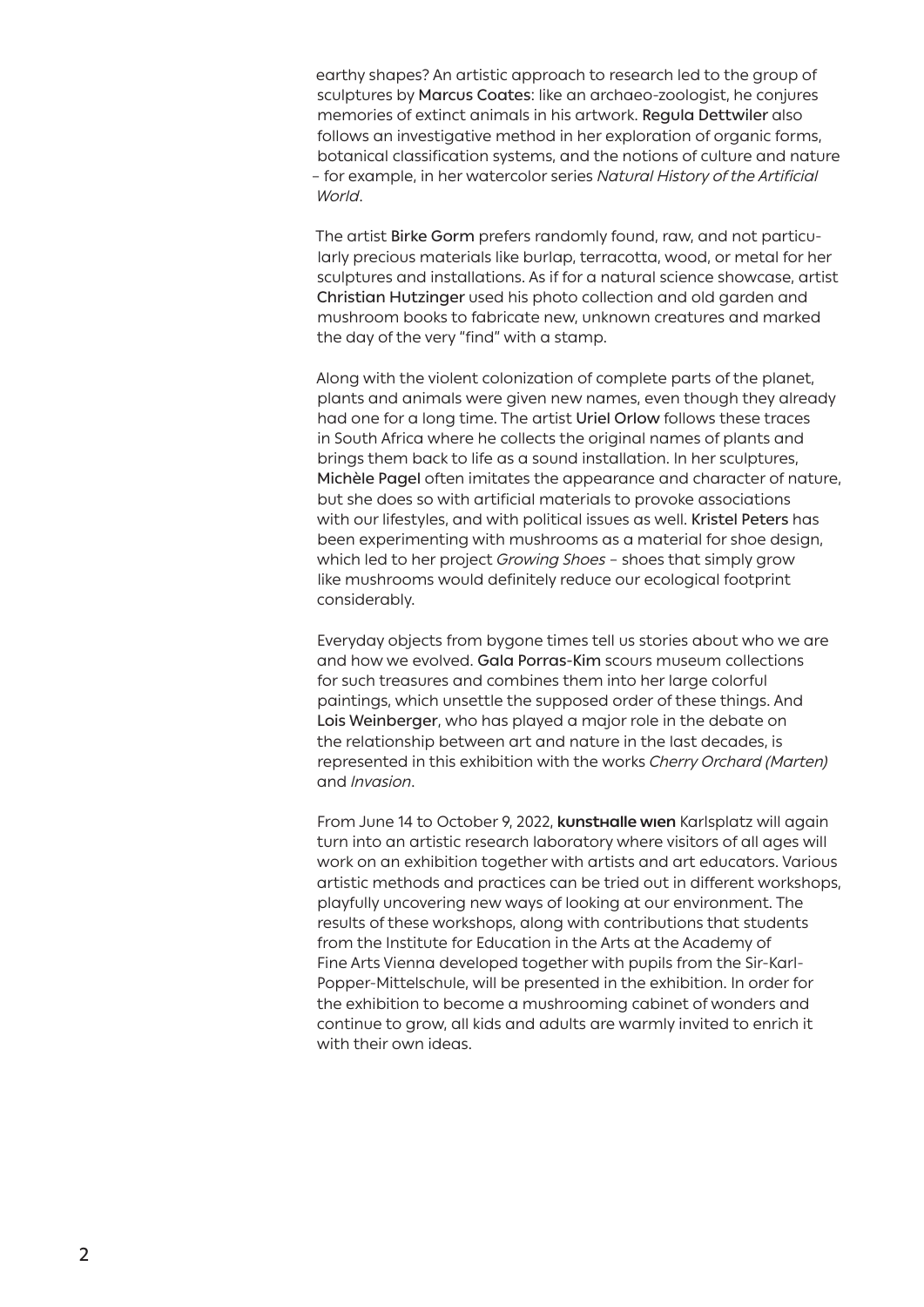#### Educational Program

*Through the Cabinet of Wonders Labyrinth* In the context of WIENXTRA's Birthday Party Sat 2/7, 11 am–2 pm For kids from 6 to 12 No registration required

Inspired by the artists' ideas, design your own personal logbook, which you can use to set off on new expeditions right away!

### *On Plant Pictures and Sun Photos*

Three-part artist's workshop in the context of KinderuniKunst Tue 5/7–Thu 7/7, 10 am–12 pm For kids from 8 to 12 Registration: www.kinderunikunst.at

Can the sun take photographs? How can nature help us to make images? Together with artist Michèle Pagel, we will conduct research in the *Art-Nature Laboratory* and experiment with cyanotype, a photographic technique that works completely without cameras.

*A Box Full of Wonders*  Workshops in the framework of WIENXTRA Sommerferienspiel Tue 12/7–Thu 21/7: Tue–Thu, 10 am–12 pm & 2–4 pm Sat 23/7, Tue 26/7, Wed 27/7, Thu 28/7, 10 am–12 pm For kids from 6 to 12 Registration: vermittlung@kunsthallewien.at

Let's discover the exhibition together! Design your own collection and build a box full of wondrous things. Feel free to bring your own little specimens to the workshop.

*I Like It Loud!* Kunsthalle Wien Disco for Kids Sat 3/9, 5–9 pm No registration required

A disco ball, two DJs, and lots of good music to dance, groove, and hang out to! Come and celebrate the last day of summer vacation. Only kids 6 and older are allowed into the disco – because to adults, the bouncer is gonna say, "Sorry, no way!"

Program for school classes

**kunsthalle wien**'s education team is happy to offer free art talks or workshops about the exhibition. Appointment requests and reservations at: vermittlung@kunsthallewien.at